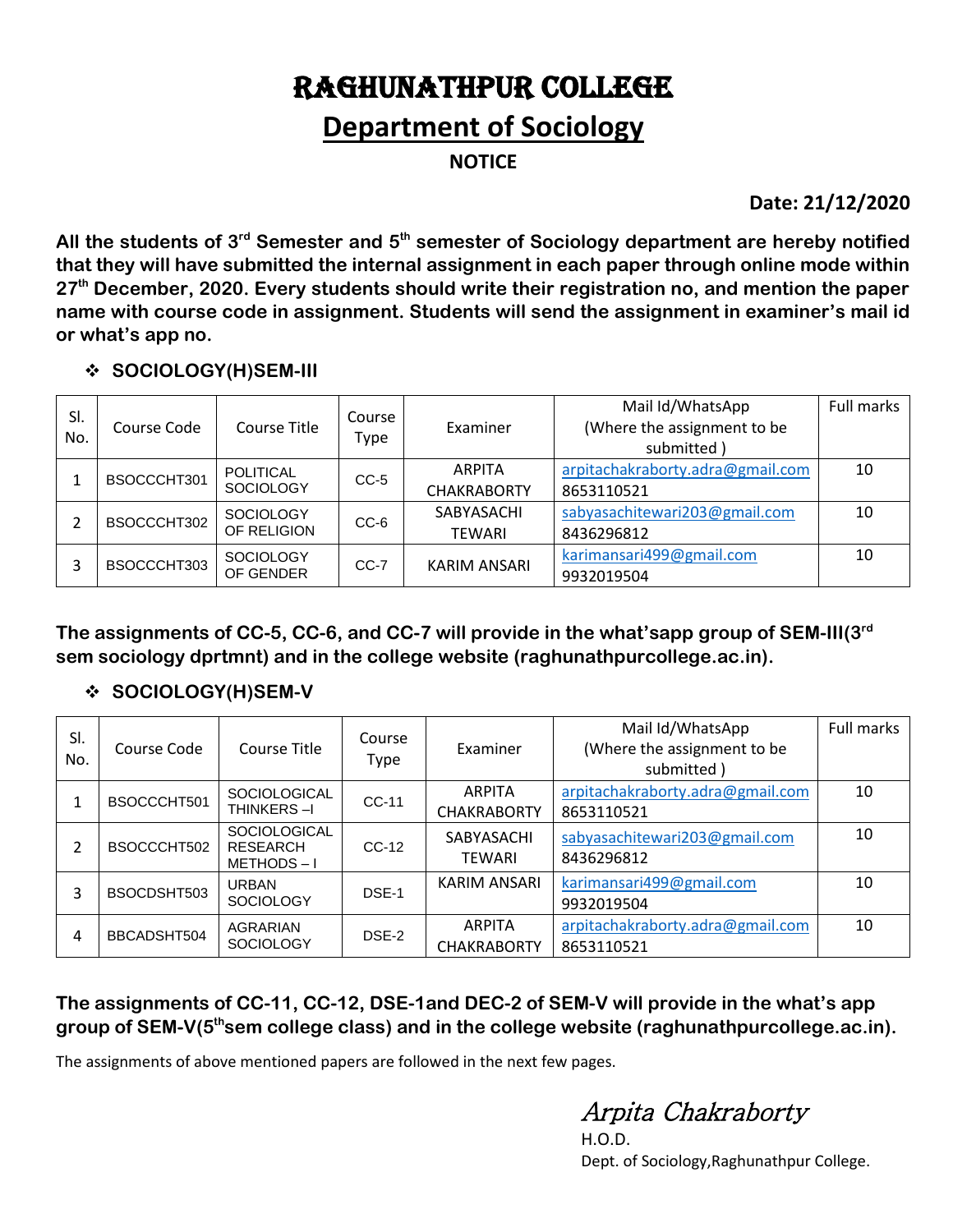# RAGHUNATHPUR COLLEGE

# Department of Sociology

## Question Papers for Internal Exam,2020, Sociology (HONS) SEM-III

 $FM=10$ 

| <b>Course Title</b>        | Course code        | <b>Couse type</b> |
|----------------------------|--------------------|-------------------|
| <b>POLITICAL SOCIOLOGY</b> | <b>BSOCCCHT301</b> | $CC-5$            |
| Answer any one question:   | $10X1 = 10$        |                   |

- 1. Discuss about the types of authority.
- 2. Discuss about the theory of 'Circulation of Elites' according to Pareto.
- 3. Explain functions of the welfare state.

| <b>Course Title</b>          | Course code        | <b>Couse type</b> |
|------------------------------|--------------------|-------------------|
| <b>SOCIOLOGY OF RELIGION</b> | <b>BSOCCCHT302</b> | $CC-6$            |
| Answer any one question:     |                    | $10X1 = 10$       |

- 1. Discuss Durkheim's theory of Religion.
- 2. How Max Weber described the relationship between Protestantism and Capitalism.
- 3. Why Karl Marx viewed religion as an illusion.

| <b>Course Title</b>                                                                                                                                                                                                              | <b>Course code</b> | <b>Couse type</b> |
|----------------------------------------------------------------------------------------------------------------------------------------------------------------------------------------------------------------------------------|--------------------|-------------------|
| <b>SOCIOLOGY OF GENDER</b>                                                                                                                                                                                                       | <b>BSOCCCHT303</b> | <b>CC-7</b>       |
| $\mathbf{A}$ , and the set of the set of the set of the set of the set of the set of the set of the set of the set of the set of the set of the set of the set of the set of the set of the set of the set of the set of the set |                    | $\overline{1}$    |

Answer any one question: 10X1=10

- 1. Why is gender considered as a social construct?
- 2. How does gender inequality constructed by family and workplace.
- 3. Discuss the women movement in post-independence scenario in India.